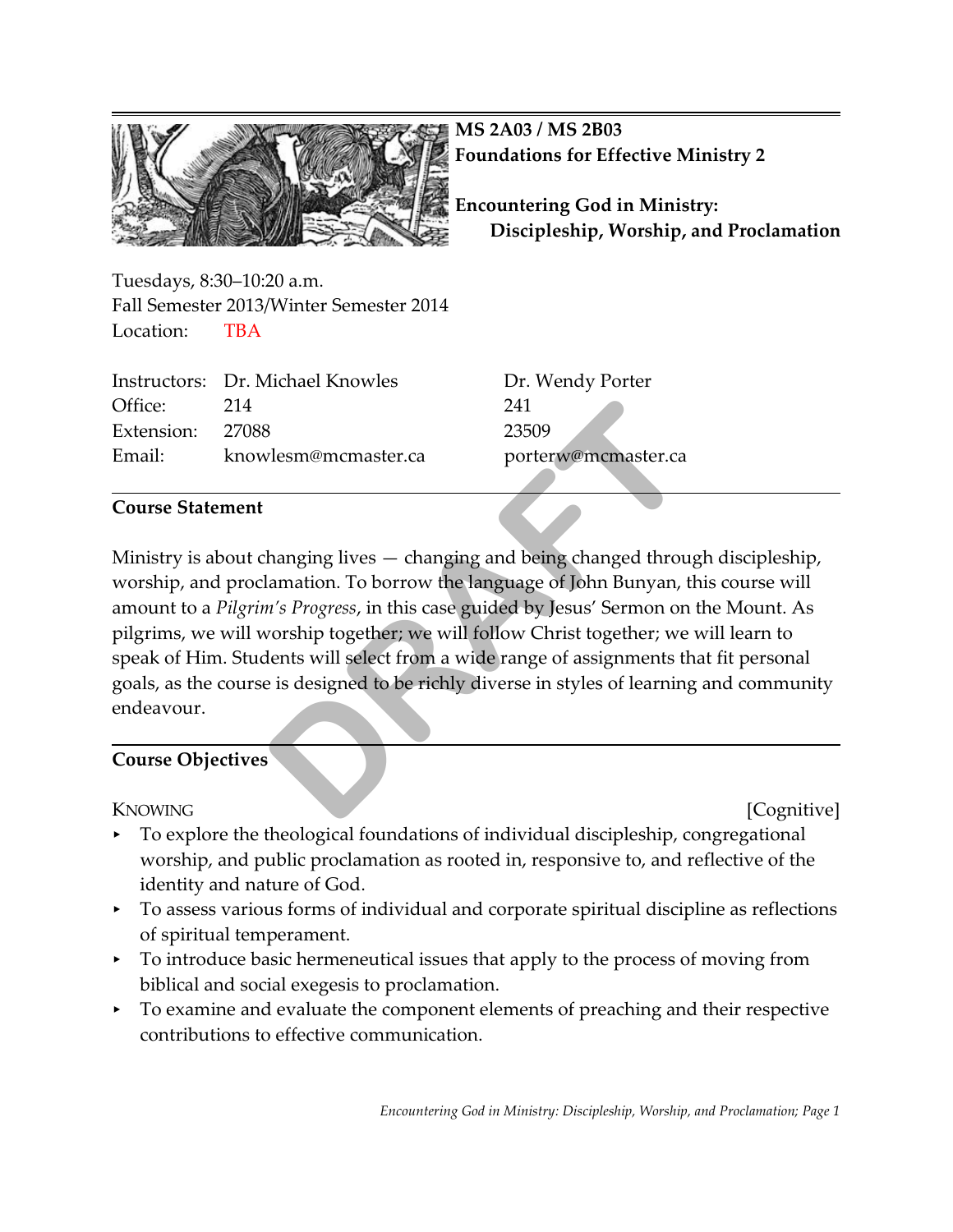BEING **EXPERIENG EXPERIENC EXPERIENC EXPERIENC EXPERIENC EXPERIENC EXPERIENC EXPERIENC EXPERIENC EXPERIENC** 

- $\triangleright$  To reflect on spiritual formation and ministerial identity as they apply to Christian discipleship, worship, and proclamation.
- < To identify and appropriate core models of spirituality that inform Christian discipleship and ministry.
- < To help students discover their own expression of discipleship, worship, and proclamation.
- $\triangleright$  To develop and function as a community of learning.

DOING [Practical]

- < To provide opportunity for students to develop practical skills in various aspects of corporate worship leadership, teaching, and the composition and delivery of sermons.
- < To help students gain experience and confidence in public presentation.
- < To develop skills in comprehensive peer evaluation.

# **Resources/Reading Materials:**

# *Required Reading:*

Harold M. Best. *Unceasing Worship: Biblical Perspectives On Worship And The Arts*. Downers Grove: InterVarsity, 2003. np leadership, teaching, and the composition and d<br>ts gain experience and confidence in public presentalls<br>in comprehensive peer evaluation.<br>**g Materials:**<br>necessing Worship: Biblical Perspectives On Worship And<br>e: InterVa

John Bunyan. *The Pilgrim's Progress*. Ed. Roger Pooley. New York: Penguin, 2008.

- Annie Dillard. "An Expedition to the Pole," in *Teaching a Stone to Talk: Expeditions and Encounters*. New York: Harper & Row, 1983. MILLS QH 81 .D563 1983
- Richard Foster. *Streams of Living Water: The Great Traditions of the Christian Faith*. New York: Harper SanFrancisco, 1998. MILLS BV 4501.2 .F6546 1998
- Thomas G. Long. *The Witness of Preaching.* Second Edition. Louisville: Westminster/ John Knox, 2005. MILLS BV 4211.3 .L66 2005 (Reserve)

All required textbooks for this class are available from the College's book service, READ On Bookstore, Room 145, McMaster Divinity College. Texts may be purchased on the first day of class. Other book services may also carry the texts. For advance purchase, you may contact: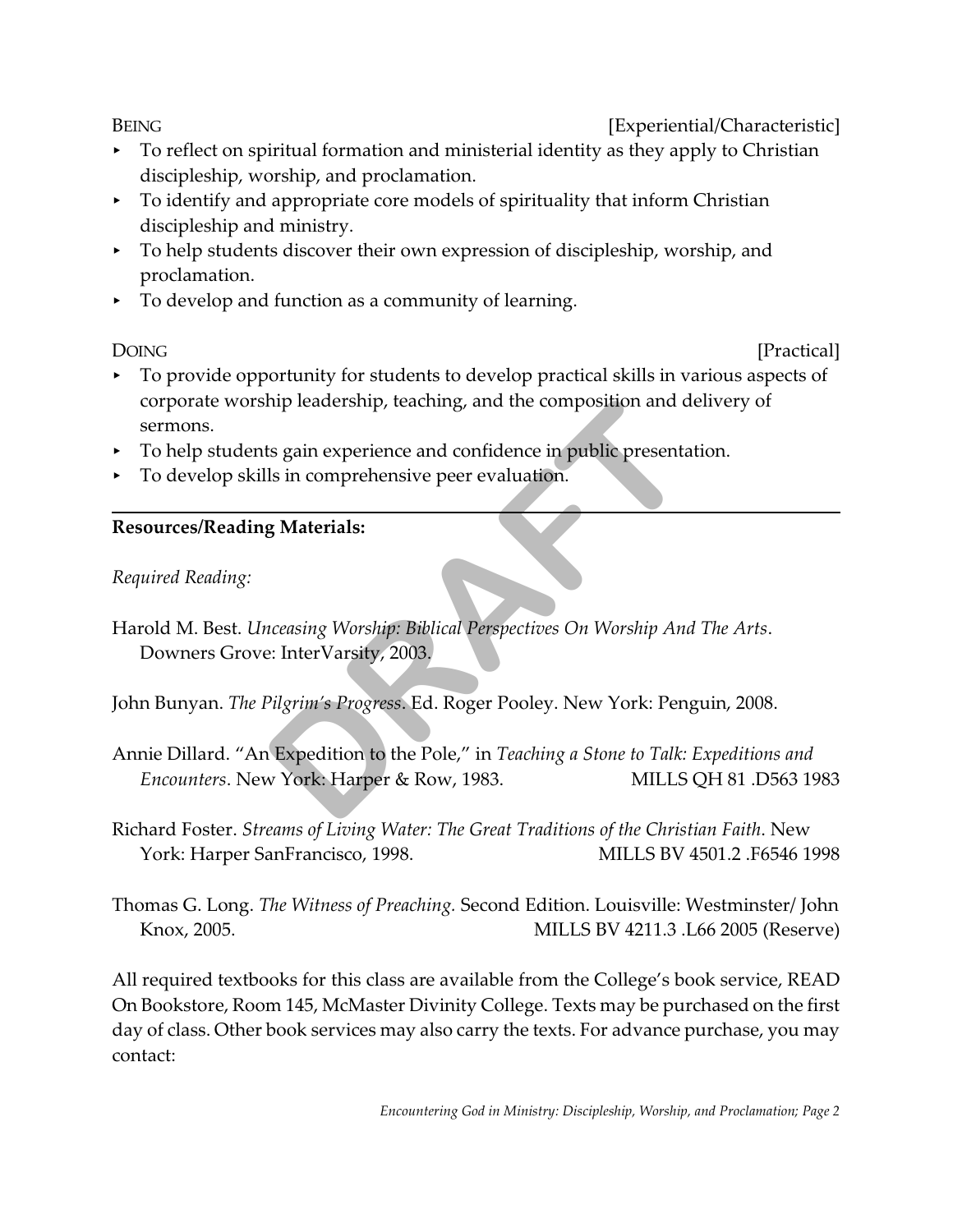READ On Bookstore E-mail: books@readon.ca 304 The East Mall, Suite 100 http://www.readon.ca Etobicoke, ON Tel: (416) 620-2934 M9B 6E2 FAX: (416) 622-2308

*Recommended Additional Resources (on reserve where available):*

- Karl Barth. *Homiletics*. Tr. Geoffrey W. Bromiley and Donald E. Daniels. Louisville: Westminster John Knox, 1991. MILLS BV 4214 .B313 1991 (Reserve)
- John Bunyan. *The Pilgrim's Progress from this World to That Which Is to Come.* Ed. James B. Wharey and Roger Sharrock. 2<sup>nd</sup> ed. Oxford: Clarendon, 1960.

MILLS PR 3330 .A1 1960

- D. Martyn Lloyd-Jones. *Studies in the Sermon on the Mount.* 2 vols. London: InterVarsity, 1959. MILLS BT 380 .L56 DRAFTIOCK. 2<sup>nd</sup> ed. Oxford: Clarendon, 1960.<br>
MILLS<br>
DRAFTIONS SIMULES<br>
DRAFTIONS SIMULES<br>
DRAFTIONS SIMUSE ON THE Variaty, 1980.<br>
Public Reading of Scripture: A Handbook. Nashville: Al<br>
Public Reading of Scripture: A Han
- Eugene H. Peterson. *A Long Obedience in the Same Direction: Discipleship in an Instant Society*. Downers Grove: InterVarsity, 1980. [MILLS on order]

Schmit, Clayton J. *Public Reading of Scripture: A Handbook*. Nashville: Abingdon, 2002.

- White, James F. *Introduction to Christian Worship.* Third edition, revised and expanded. Nashville: Abingdon, 2000. MILLS BV 176.3 .W48 2000
- Paul Scott Wilson. *The Four Pages of the Sermon: A Guide to Biblical Preaching.* Nashville: Abingdon, 1999. MILLS BS 534.5 .W55 1999 (Reserve)

### **Class Schedule**

### *Fall Semester 2013*

- September 10 It All Starts with Blessing (Matthew 5:1–3)
- September 17 Discipleship as Pilgrimage: An Introduction to Bunyan (Matthew 5:4) Worship as Hospitality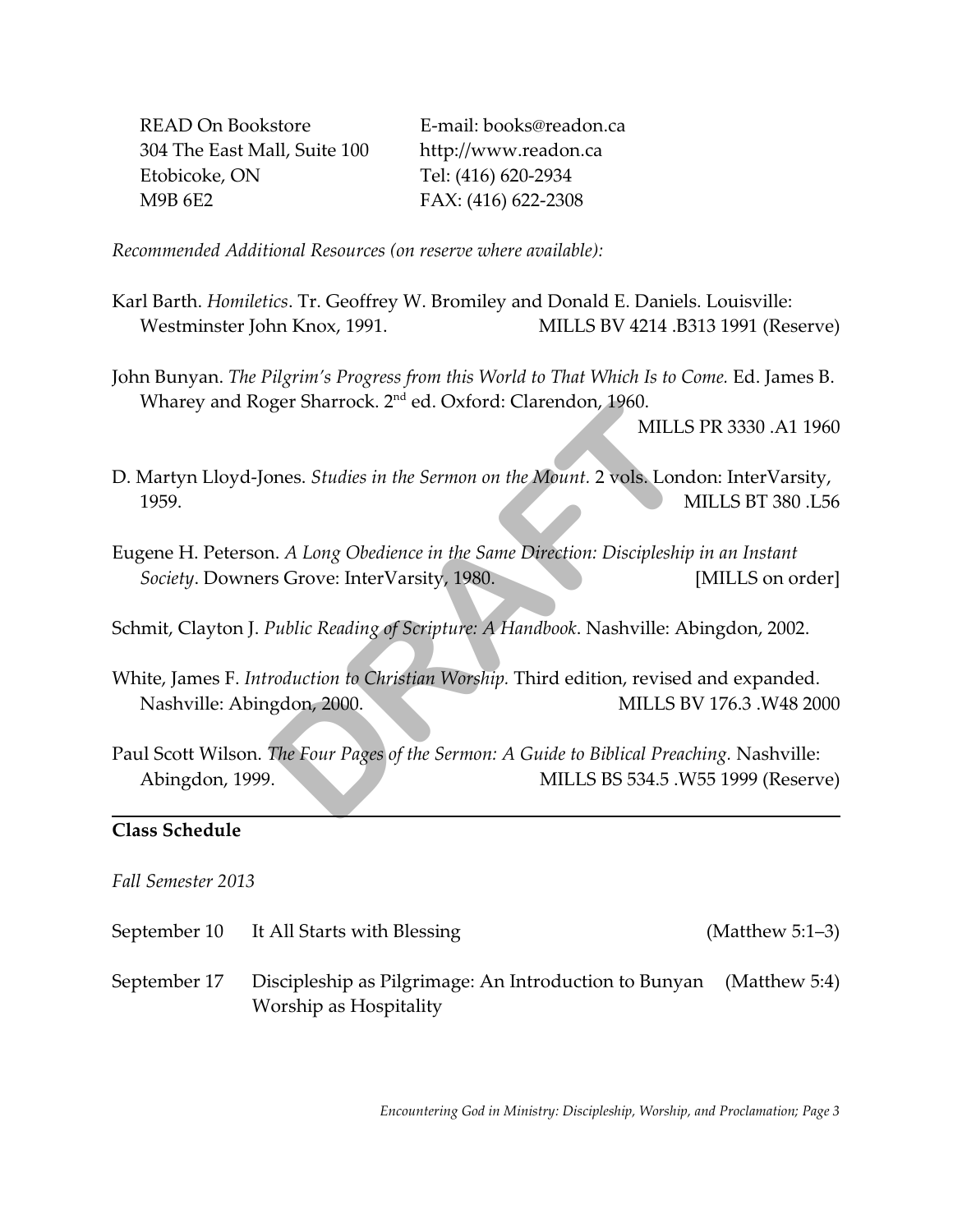| September 24 | Worship and the Vision Of God<br>Reading: Annie Dillard, "An Expedition to the Pole"        | (Matthew 5:5)<br>Due: "Songs for the Journey"      |
|--------------|---------------------------------------------------------------------------------------------|----------------------------------------------------|
| October 1    | Why We Don't All Worship the Same Way<br>Reading: Richard Foster, Streams of Living Water   | (Matthew 5:6)                                      |
| October 8    | The History of Liturgy and the Liturgical Calendar<br>Agency, Testimony, and Effective Sign | (Matthew 5:7)                                      |
| October 15   | Pilgrimage to Westminster Abbey                                                             | (Matthew 5:8)<br>Due: "Worshipping with Strangers" |
| October 22   | Call and Vocation<br>Hearing the Voice of God: Prayer as Listening                          | (Matthew 5:9)                                      |
| October 29   | "Biblical Idol": An Exercise in the Public Reading of Scripture                             | (Matthew 5:10-12)                                  |
| November 5   | Death and Resurrection: Discipleship in the Shadow of Jesus                                 |                                                    |
|              |                                                                                             | (Matthew 5:13-16)                                  |
|              | Due: "Discipleship: Responding to God"                                                      |                                                    |
| November 12  | Learning to Lament: Worship Amidst Tribulation                                              | (Matthew 5:17-20)                                  |
| November 19  | Christmas Worship Old and New: A Hands-On Workshop                                          |                                                    |
|              |                                                                                             | (Matthew 5:21-26)                                  |
| November 26  | Speaking Up: An Introduction to Preaching<br>Due: "Leading Multi-Generational Worship"      | (Matthew 5:27–32)                                  |
| December 3   | Advent: Worship as the Triumph of Hope                                                      | (Matthew 5:33–37)                                  |

*Winter Semester 2014*

January 7 The Art of Preachable Reading: Learning to Read the Biblical Text (Matthew 5:38–42)

*Encountering God in Ministry: Discipleship, Worship, and Proclamation; Page 4*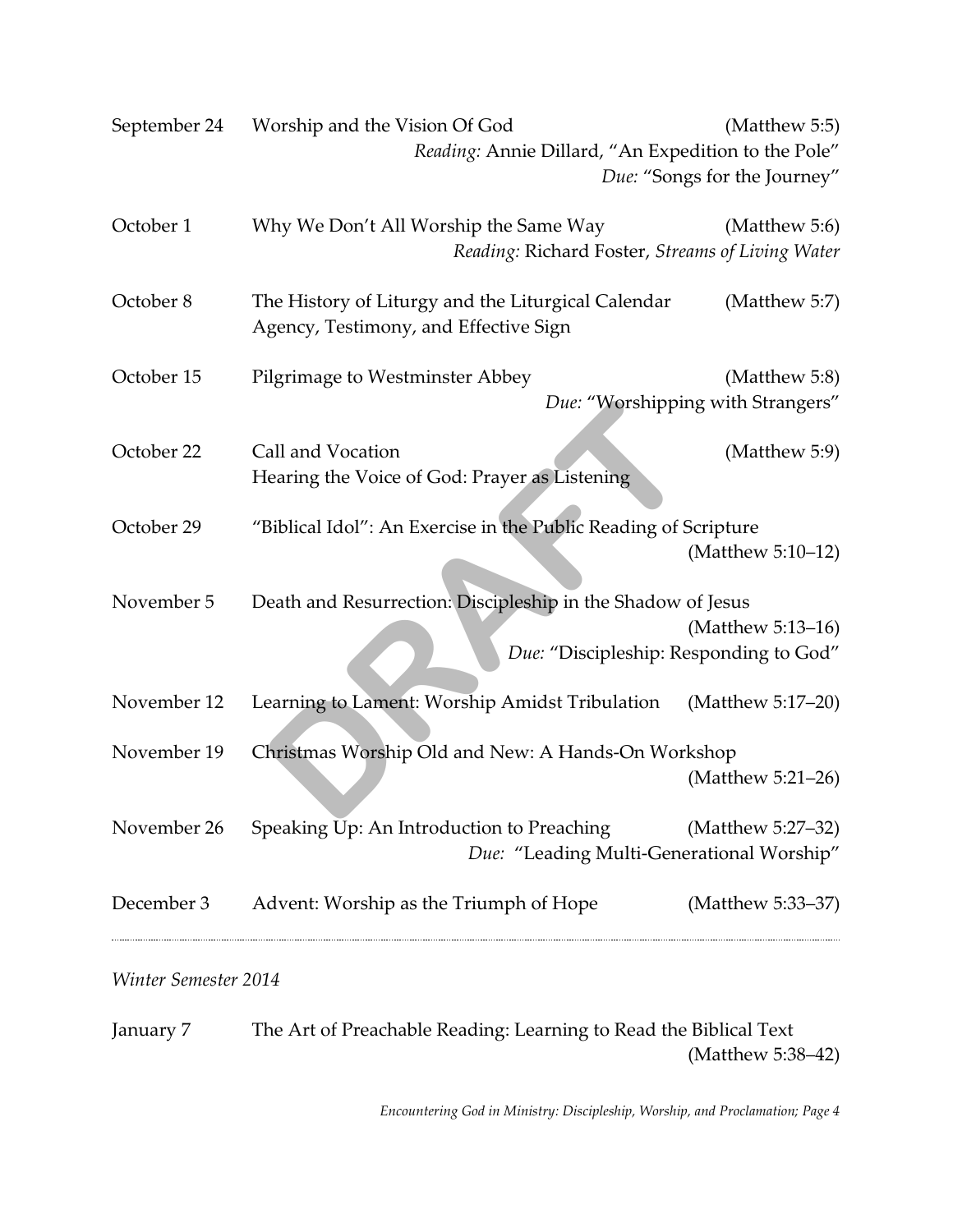| January 14  | Cultural Exegesis and Exegesis of Culture | (Matthew 5:43-48)                                         |
|-------------|-------------------------------------------|-----------------------------------------------------------|
|             |                                           | Due: "Worship: Joining the Heavenly Chorus"               |
| January 21  | Preaching: The Art of Communication       | (Matthew $6:1-4$ )                                        |
| January 28  | "Lord, Teach Us to Pray"                  | (Matthew $6:5-15$ )                                       |
| February 4  | "Welcome to My World"                     | (Matthew 6:16-18)                                         |
| February 11 | Preaching: The Art of Composition         | (Matthew 6:19-24)<br>Due: "Other Ways of Preaching"       |
| February 18 | Reading Week                              |                                                           |
| February 25 | Discipleship as Pilgrimage: Summing Up    | (Matthew 6:25–34)<br>Due: Explanatory Essay for March 11  |
| March 4     | Service of Celebration and Anointing      | (Matthew $7:1-6$ )<br>Due: Explanatory Essay for March 18 |
| March 11    | <b>Student Sermons 1</b>                  | (Matthew 7:7-12)<br>Due: Explanatory Essay for March 25   |
| March 18    | <b>Student Sermons 2</b>                  | (Matthew 7:13-20)<br>Due: Explanatory Essay for April 1   |
| March 25    | <b>Student Sermons 3</b>                  | (Matthew 7:21-23)<br>Due: Explanatory Essay for April 8   |
| April 1     | <b>Student Sermons 4</b>                  | (Matthew 7:24-29)                                         |
| April 8     | <b>Student Sermons 5</b>                  | (Course evaluations)                                      |

### Assignments

Some of the following assignments are mandatory, while others allow you to choose between different options in accordance with your personal learning goals. Some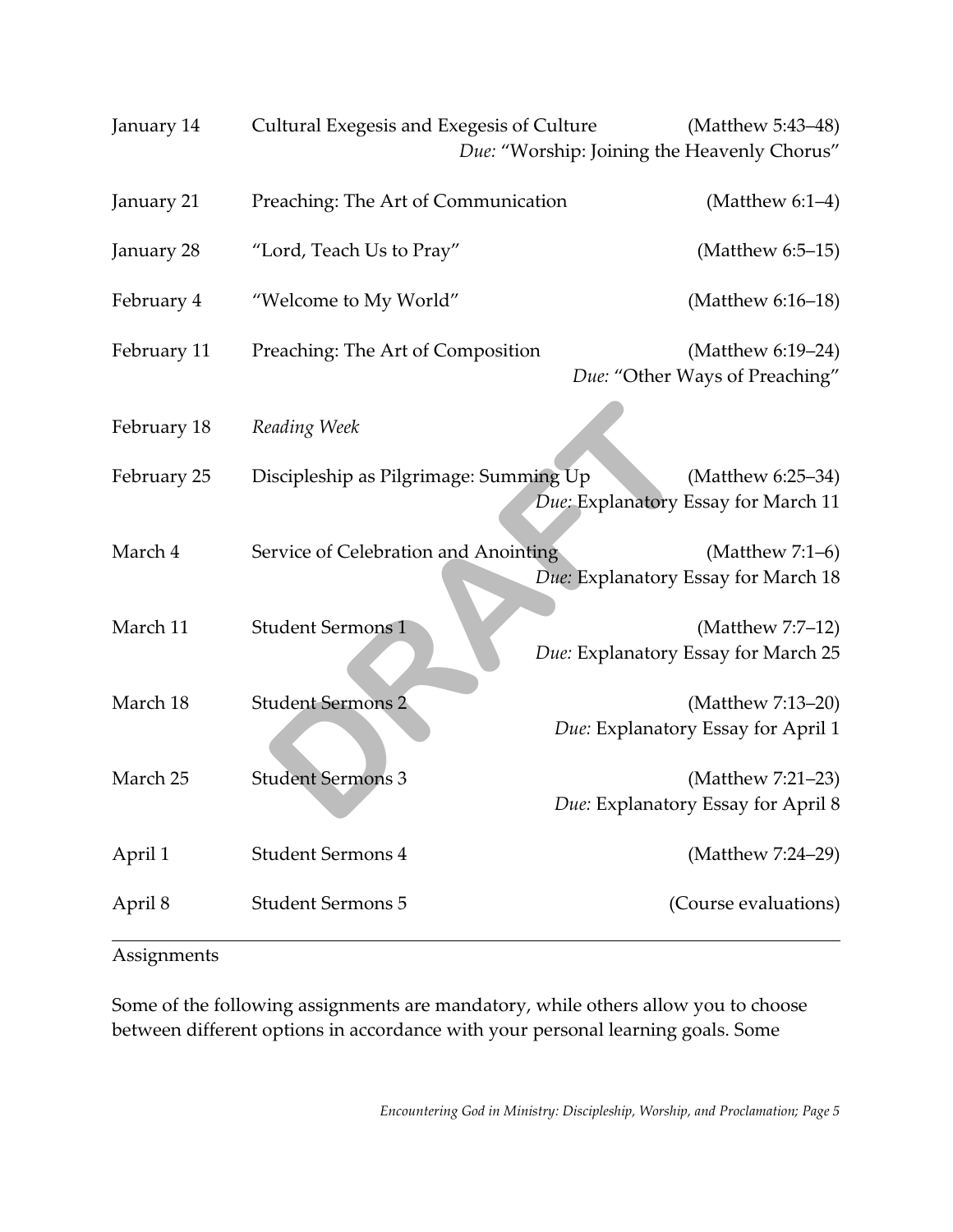include Ministry Formation components. There are also several non-graded, in-class activities in which all students will participate.

Non-Credit Assignments

- 1. Regular and timely participation in all class sessions, including peer evaluation of sermons presented in class.
- 2. Completion of all assigned reading.
- 3. *In-Class Worship.* Twice between September 17 and March 4, and in cooperation with one other student, each member of the class will plan and lead a 10 minute worship service (between 8:30 and 8:40 a.m.) based on a portion of the Sermon on the Mount. Weekly texts are indicated on the class schedule; sign-up sheet will be distributed on the first day of classes.
- 4. *Pilgrimage Through the Sermon on the Mount.* Between September 17 and March 4, each member of the class will offer 5 minutes (i.e. 9:30 – 9:35 a.m.) of reflective meditation on discipleship and pilgrimage, again based on a portion of the Sermon on the Mount. Weekly texts are indicated on the class schedule; sign-up sheet will be distributed on the first day of classes.
- 5. *"Biblical Idol": An Exercise in the Public Reading of Scripture*. Students will compete by reading aloud a Scripture passage of their choice  $(\pm 20 \text{ versus})$  for evaluation by other members of the class. The winner will be awarded the Canadian Bible Society Prize for the Public Reading of Scripture at Convocation 2014 (scheduled date: October 29). In 8:30 and 8:40 a.m.) based on a portion of the Serm<br>re indicated on the class schedule; sign-up sheet will<br>classes.<br>*Ugh the Sermon on the Mount.* Between September 17<br>f the class will offer 5 minutes (i.e. 9:30 – 9:35 a
- 6. *Welcome to My World.* Because many people find it difficult to speak in front of others, this exercise is intended to provide initial practice in public speaking. Your assignment is to speak for five minutes without notes, visual aids, or electronic assistance, on the subject, "Welcome to My World." The content is entirely at your discretion, but must convey something of personal relevance or interest and include a reference to at least one biblical text or theme (scheduled date: February 4).

## Graded Assignments

1. *Songs for the Journey*: Taking Eugene Peterson's treatment of the Psalms of Ascent as your model (from his 1980 study, *A Long Obedience in the Same Direction*), compose a reflective meditation on patterns for discipleship indicated by a specific biblical psalm (with the exception, however, of Psalms 120–134, which Peterson discusses).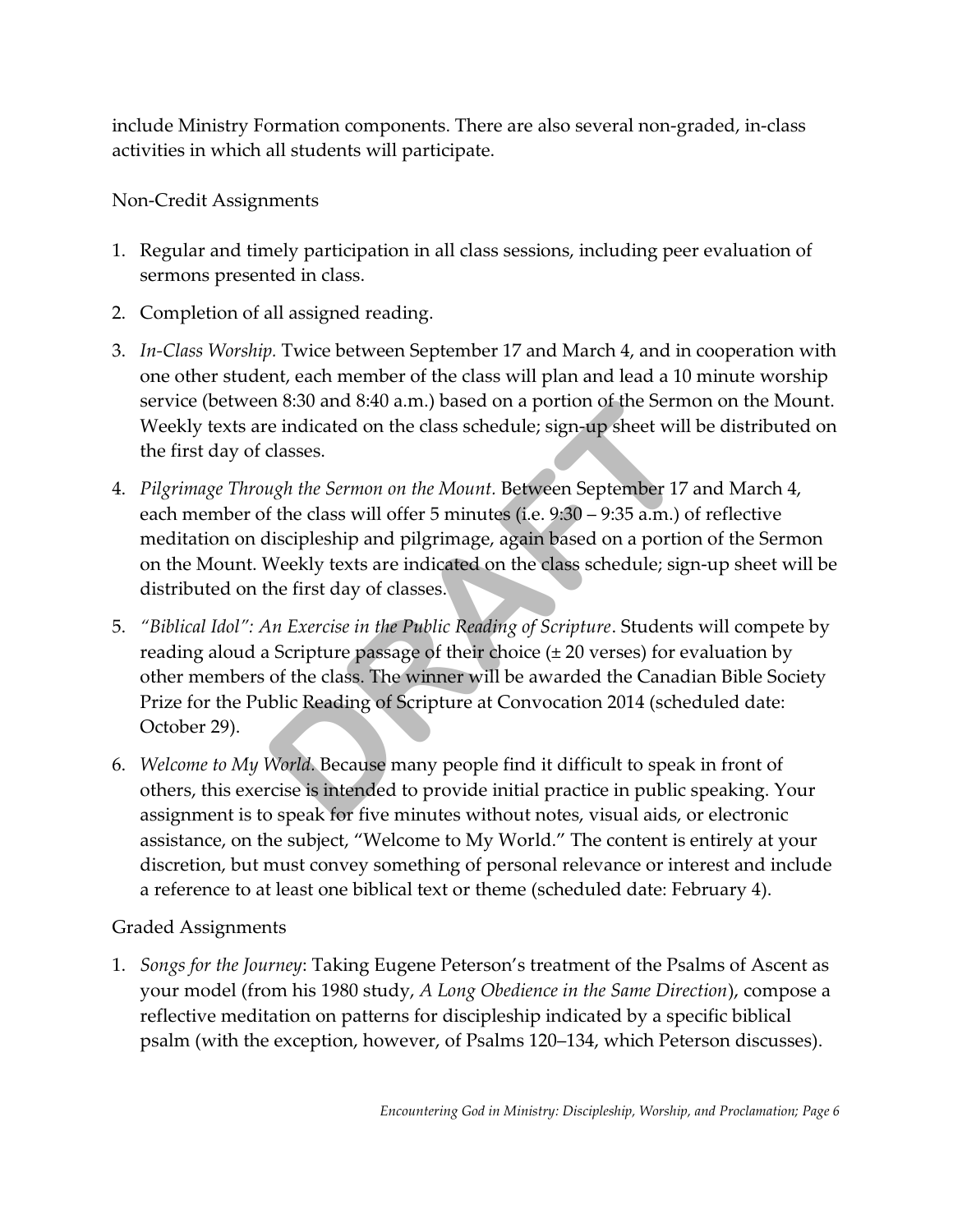What aspects of Christian experience does your chosen psalm highlight, and what directions for pilgrimage does it suggest?

Length: 1,000 words Due: September 24 % of first term grade: 20%

2. *Worshipping with Strangers.* In the course of the first semester, attend a worship service in a Christian tradition with which you are *not* familiar (e.g. Coptic, Greek, Russian, or Syrian Orthodox; Lutheran; Nazarene; Pentecostal, Roman Catholic, etc.; see the attached list of local options). Commenting on significant aspects of the service and comparing these to models of worship with which you are more familiar, discuss the theology and conduct of Christian worship. In particular, what does worship say about the reality of God, and about who we are as worshippers in relation to God? *Please note that this assignment must not conflict with Ministry Formation responsibilities.* 

Length: 1,000 words Due: October 15 % of first term grade: 20%

- 3. *Discipleship: Responding to God*. Choose one of the following options:
- a. *Discipleship 101.* In consultation with your Ministry Formation supervisor, create a four-week course for new converts that guides them through the basics of the Christian life. Provide readings, practical exercises, and learning goals in the form of a) a leader's guide and b) a handbook for participants, together with a description of why you shaped the course in this manner. *Please note that this assignment must not conflict with*<br>msibilities.<br>Due: October 15 % of first term<br>sponding to God. Choose one of the following options<br>101. In consultation with your Ministry Formation is<br>course for ne
	- b. *Christian Biography.* Review three substantive works of Christian biography (print, film, or other media). From these three examples, what do you learn about the nature of Christian discipleship, its challenges and rewards?
	- c. *Pilgrim's Progress*. Review John Bunyan's classic description of Christian pilgrimage in *The Pilgrim's Progress from this World to That Which Is to Come* (Books One and Two). According to Bunyan, what are some of the key features and dimensions of the normal Christian life, and why? How does Bunyan's theological characterization of pilgrimage compare with or illuminate your own experience?

Length: 2,000 words Due: November 5 % of first term grade: 40%

4. *Leading Multi-Generational Worship*. Plan and lead a multi-generational worship service (minimum 60 minutes). Materials submitted for evaluation should include a) a service outline (in the form of a bulletin or details leader's notes), b) an explanation of the theological and practical considerations that informed your choice of service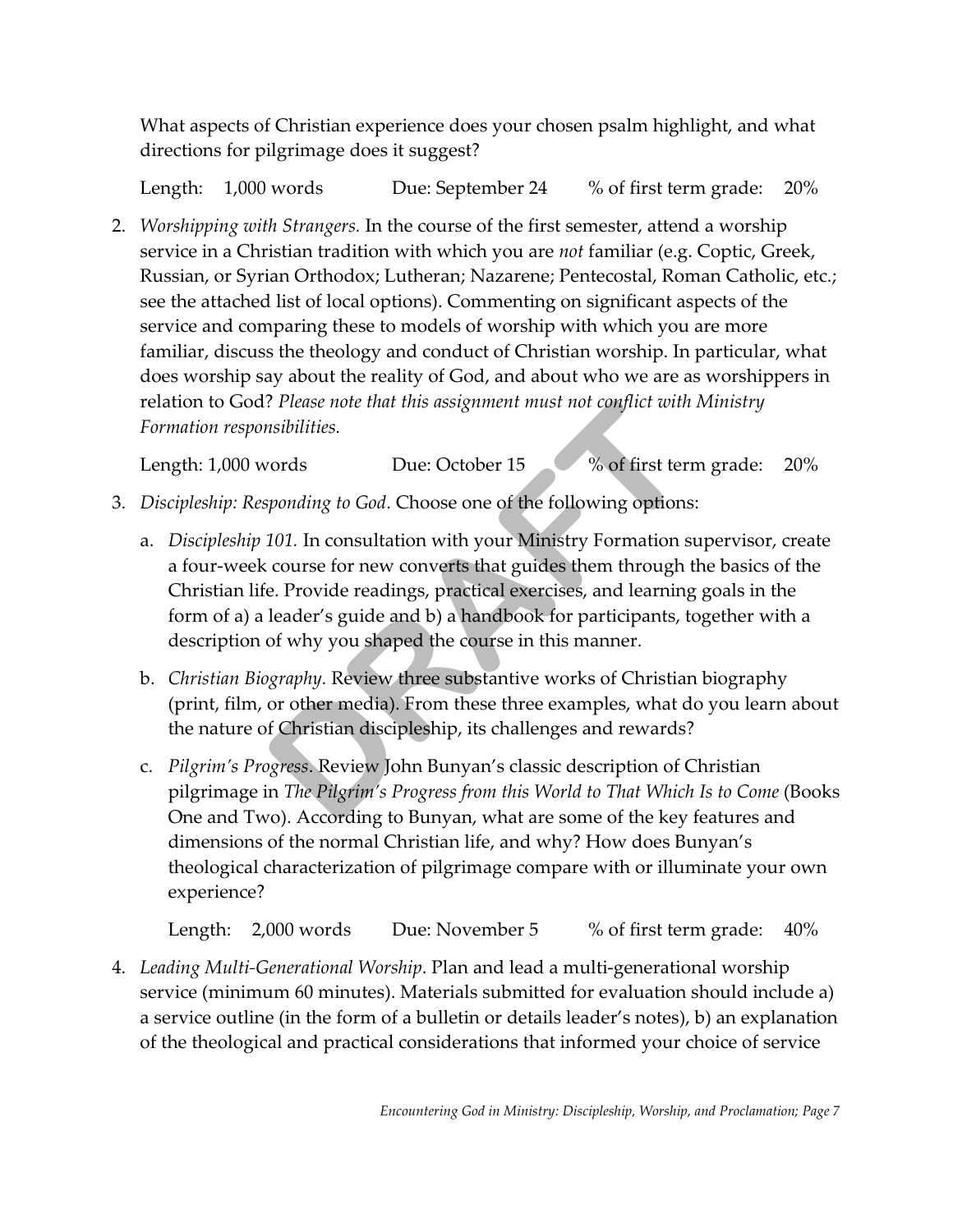elements, and c) a follow-up evaluation that includes comments/feedback from your Ministry Formation Supervisor.

Length: 1,500 words Due: November 26 % of first term grade: 20%

- 5. *Worship: Joining the Heavenly Chorus*. Choose one of the following options:
	- a. *Asymmetrical Worship*: Plan a worship event/series of worship services for a neglected/ under-represented/atypical people group (palliative care patients; Heavy Metal fans; Sunday joggers; Goths; persons with disabilities; World of Warcraft players, etc.). In addition to detailed service outlines, explain how the various elements are relevant to the people group in question, and how they function to evoke and express Christian worship.
	- b. *In the Image of the Saviour*. According to Paul, "we are being changed into His likeness, from one degree of glory to another" (2 Cor 3:17). Use a creative medium of your choice (music, poetry, sculpture, photography, painting, dance, film/video, etc.) to express the manner in which discipleship and worship involve transformation into the image of Jesus. Together with the completed artwork, submit a 1,500 word essay explaining how this contribution expresses the meaning of worship, or is intended to inspire worship on the part of others. In consultation with the course instructors, students may choose to perform/ display their artwork for the benefit of other class members. of the Saviour. According to Paul, "we are being charm one degree of glory to another" (2 Cor 3:17). Use<br>your choice (music, poetry, sculpture, photography, etc.) to express the manner in which discipleship and<br>ion into th

Length: 1,500 words Due: January 14 % of second term grade: 30%

- 6. *Other Ways of Preaching*. Choose one of the following:
	- a. *Blessing and Blessedness*. Prepare and present in the context of your Ministry Formation placement an instructional lesson on one of the Beatitudes for an audience representing a specific age group, culture, or ethnicity (preferably one to which you yourself do not belong; e.g. a pre-school daycare class, Karen refugees, Hispanic high-school students, etc.). Offer a follow-up evaluation that includes comments/feedback from your Ministry Formation Supervisor.
	- b. *Faith and Lifestyle.* Prepare and present a 10-minute doctrinal or ethical exposition explaining a feature of Christian doctrine or ethics that every Christian disciple should know. Offer a follow-up evaluation that includes comments/feedback from your Ministry Formation Supervisor.

Length: 1,000 words Due: February 11 % of second term grade: 20%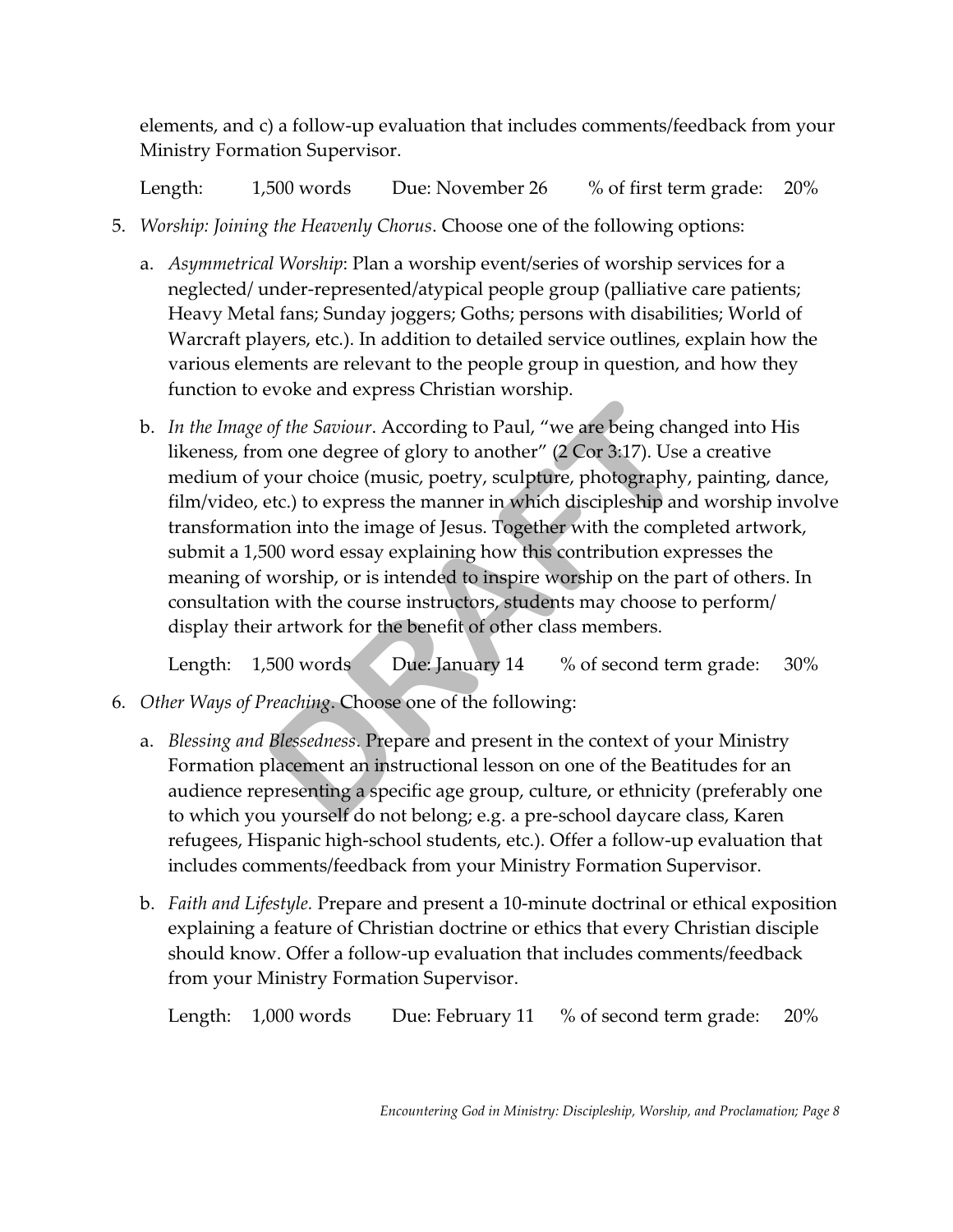### 7. Sermon Preparation

a. *Explanatory Essay* 6 and  $\%$  of second term grade: 20%

Assemble preparatory material for a sermon based on a text of your choice (but not Matthew 5–7). Explain why you chose this text and what you understand it to mean. Of all the possible sermons that could be preached from this text, explain why you intend to preach this message in this manner to this particular congregation (who in this case are your fellow students). Do not submit a draft copy of the sermon itself; rather, summarize your main points, indicating how each premise is derived from the text and applies to your audience. Where appropriate, include evidence (in the form of footnotes) indicating use of secondary sources (e.g. commentaries or texts on preaching). The graded essay will be returned one week prior to the scheduled presentation of the sermon. *Essays cannot, under any circumstances, be submitted late.*

Length: 1,500 words Due Date: two weeks prior to sermon presentation

b. *Sermon Presentation* % of second term grade: 30%

Preach the full sermon for peer evaluation on a date selected in advance (e.g. March 11, 18, 25, April 1, 8).

## 8. Style

All stylistic considerations (including but not limited to questions of formatting, footnotes, and bibliographic references) must conform to the *McMaster Divinity College Style Guidelines for Essays and Theses* (http://www.mcmasterdivinity.ca/sites/ default/files/documents/MDCStyleGuideMarch0413.pdf). Failure to observe appropriate form will result in grade reductions. See also "CRITERIA FOR GRADING OF WRITTEN ASSIGNMENTS," below. Electronic submission of assignments (whether via email, fax, or posting to the web) is not permitted. ources (e.g. commentaries or texts on preaching). If<br>tried one week prior to the scheduled presentation of<br>*DRAFT* and *DRAFT* and *DRAFT* and *DRAFT* and *DRAFT* and *DRAFT*<br>entation<br>8, 25, April 1, 8).<br>Siderations (inclu

## 9. Academic Dishonesty

Academic dishonesty is a serious offence that may take any number of forms, including plagiarism, the submission of work that is not one's own or for which previous credit has been obtained, and/or unauthorized collaboration with other students. Academic dishonesty can result in severe consequences, e.g., failure of the assignment, failure of the course, a notation on one's academic transcript, and/or suspension or expulsion from the College. Students are responsible for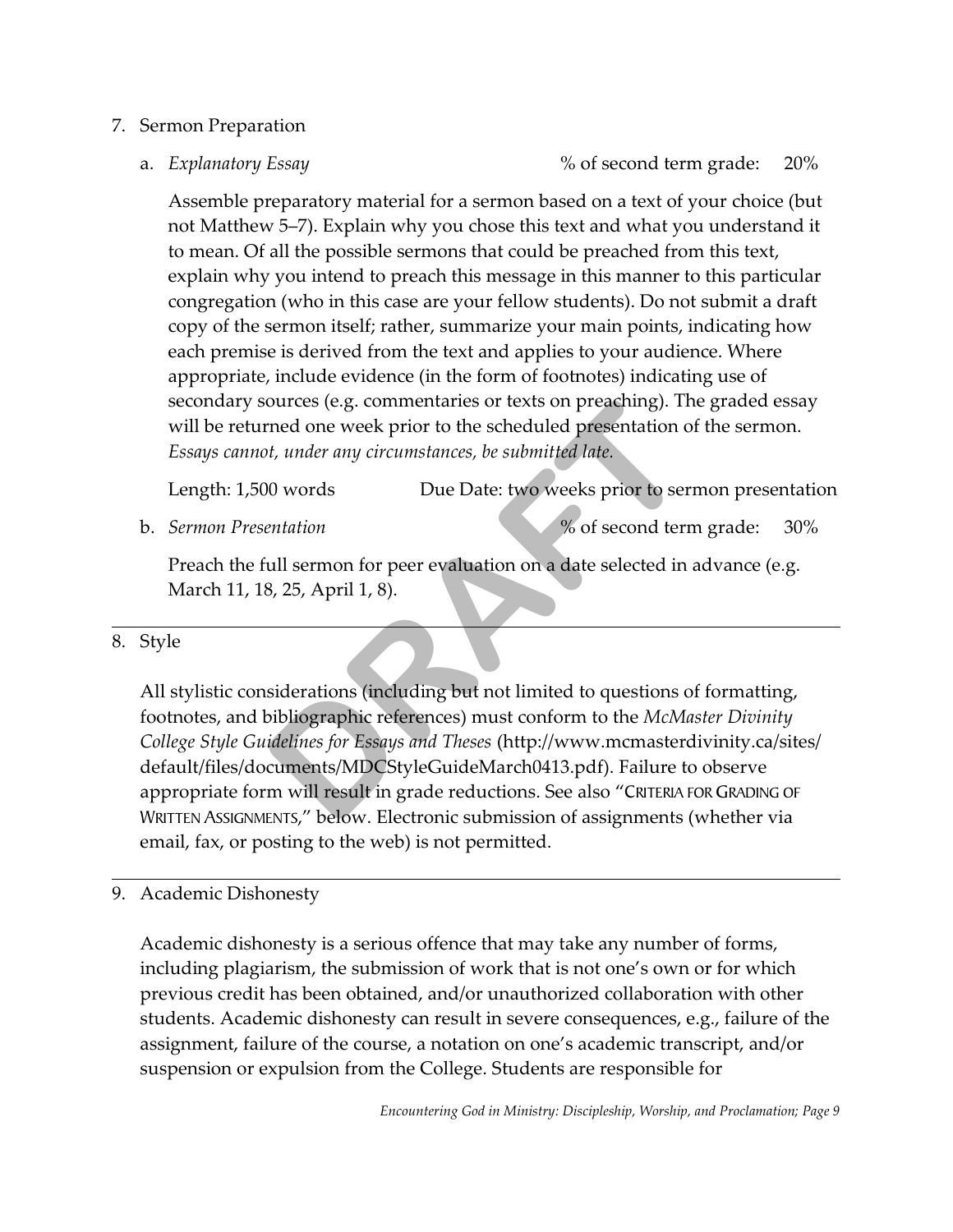understanding what constitutes academic dishonesty. Please refer to the Divinity College Statement on Academic Honesty: http://www.mcmasterdivinity.info/ programs/rules-regulations

### 10. Inclusive Language

McMaster Divinity College is committed to employing inclusive language for human beings in worship services, written materials, and all publications. With regard to biblical texts, the integrity of original expressions (including references to God) should be respected; the NRSV and TNIV provide appropriate examples of the use of inclusive language for human subjects. With the exception of direct quotations from historical documents, inclusive language is to be used in chapel services and in all assignments submitted for academic credit.

## 11. Cell Phone/Computer Policy

Students will refrain from conducting cell phone conversations while the class is in session. Should you need to maintain contact with family members and/or your church or ministry, please turn off the ringer so as to avoid disturbing others; upon receipt of an urgent call, you may discretely excuse yourself from the classroom. The same policy applies to computer-generated sound schemes, pagers, or other electronic annunciation systems. documents, inclusive language is to be used in chap<br>
submitted for academic credit.<br>
mputer Policy<br>
frain from conducting cell phone conversations wh<br>
l you need to maintain contact with family members<br>
stry, please turn o

### 12. Deadlines and Late Submission Penalty

Assignments are due in class at 8:30 a.m. on the morning of the due date, after which they will be considered late and penalized accordingly. The penalty for late submission of assignments is 1% per calendar day (without limit).

All course assignments are to be submitted in hard copy; no form of electronic submission (whether via email, fax, or posting to the web) is permitted (feel free to ask why).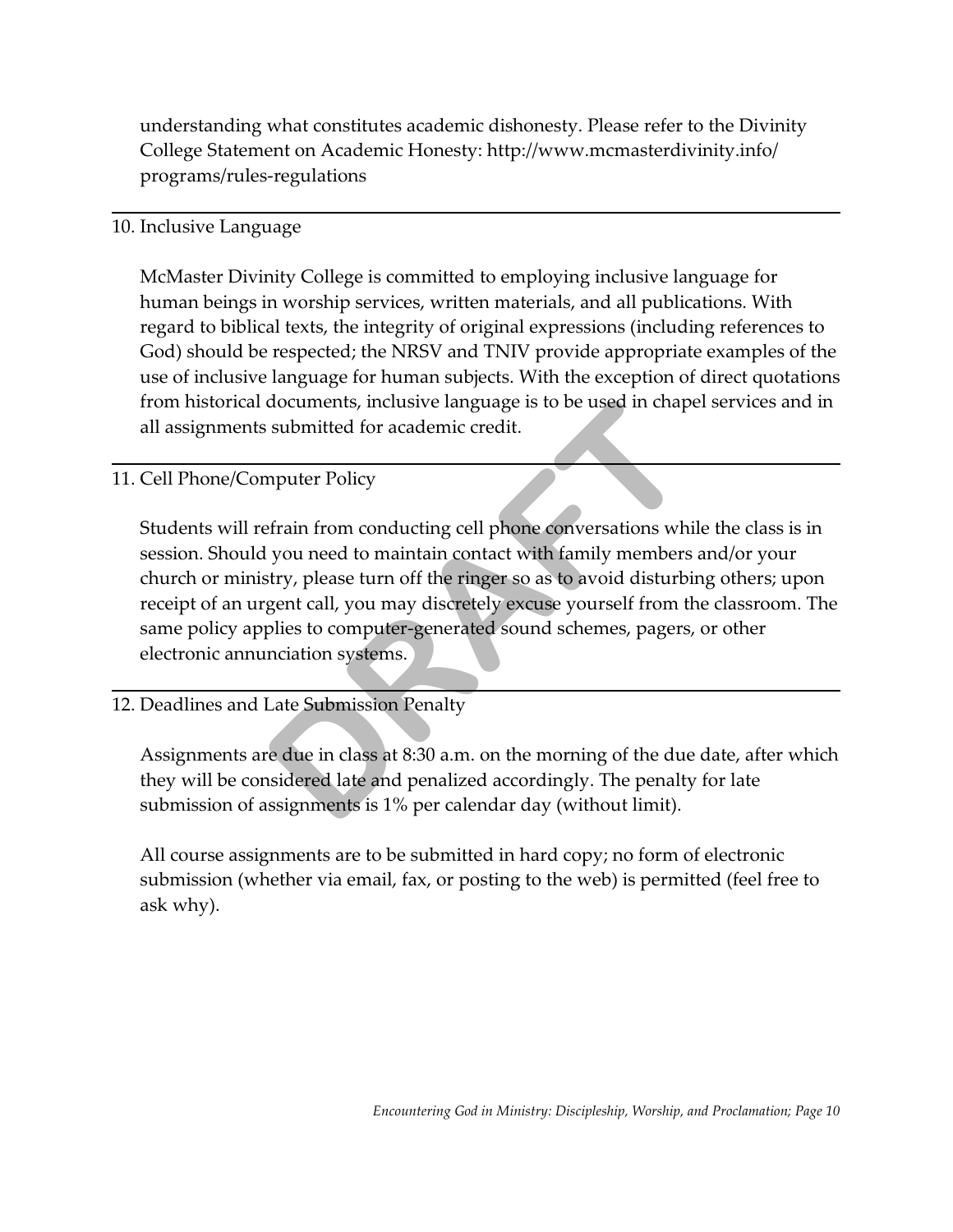*Final date for submission of all course assignments is the last day of classes, April 9. Assignments received after this date will not be accepted for grading or credit*.

### Disclaimer:

This syllabus is the property of the instructors and is prepared with currently available information. The instructors reserve the right to make revisions up to and including the first day of class.

ALTERNATIVE WORSHIP OPPORTUNITIES (for *Worshipping with Strangers* assignment)

This is neither an exhaustive list nor an endorsement of any particular church or its policies and practices: *Caveat Cultor*. In the case of major denominations, only local/nearby congregations are listed: alternative locations may prove more accessible or convenient.

*Anglican* (22 in total) Christ's Church Cathedral, 252 James Street North Saint Paul's Anglican Church, 1140 King Street West *Armenian* Saint Mary Armenian Church of Hamilton, 8 Mayhurst Avenue *Associated Gospel* Compass Point Bible Church Kerns Campus, 1500 Kerns Road, Burlington Ellis Campus/Ellis Avenue Bible Church, 80 Ellis Avenue, Hamilton Faith Gospel Church, 518 Cochrane Road Garside Bible Church, 47 Garside Avenue North Hamilton Gypsy Christian Church, 1053 Barton Street East Hill Park Bible Church, 668 Upper Wentworth Street Meadow Creek Community Church, 662 Fennell Avenue East Philpott Memorial Church, 84 York Boulevard *Assyrian*  Holy Apostolic Catholic Assyrian Church of the East, 63 Stone Church Road West SHIP OPPORTUNITIES (for *Worshipping with Strangers a*<br>
in exhaustive list nor an endorsement of any particular<br>
directices: *Caveat Cultor*. In the case of major denom<br>
ongregations are listed: alternative locations may<br>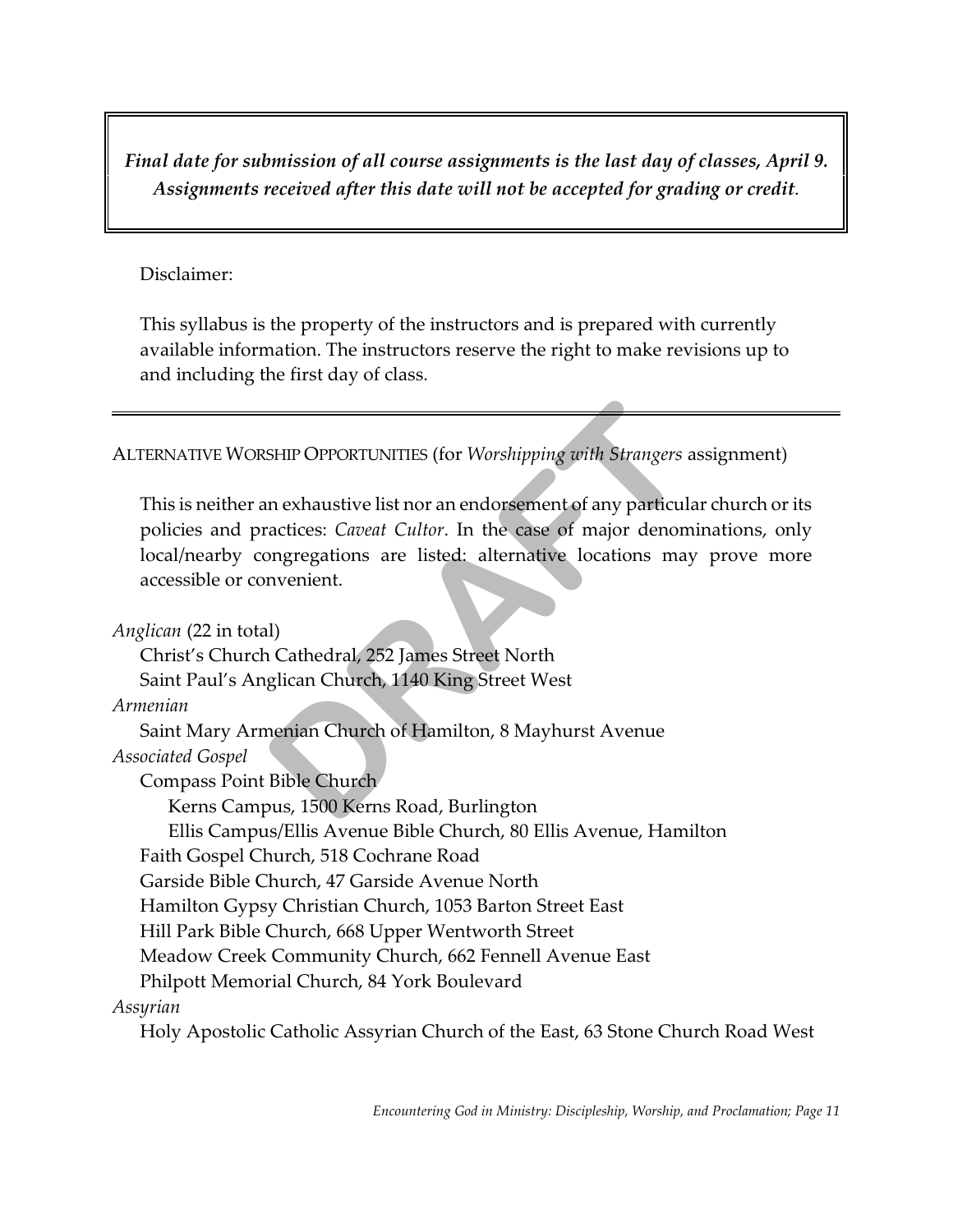Saint Shmooni Church (Ancient Apostolic Catholic Church of the East), 100 Clinton Street *Baptist* (22+ in total, of various affiliations; see also *Fundamental Baptist* and *Southern Baptist*) King Street Baptist Church, 458 King Street West McNeill Baptist Church, 1145 King Street West Mission Baptist Church, 100 North Oval Westside Baptist Church, 261 Whitney Avenue *Byzantine Slovak* Slovak Assumption Byzantine Catholic Church, 1406 Barton Street East *Charismatic* Crossfire Community Church, 430 York Boulevard Metro Church International, 105 Nash Road South *Christian and Missionary Alliance* Paramount Drive Alliance Church, 1035 Paramount Drive, Stoney Creek Parkview Church, 1136 West 5<sup>th</sup> Street Stoney Creek Alliance Church, 605 Highway 8, Stoney Creek *Christian Reformed* Ancaster Christian Reformed Church, 70 Garner Road West First Hamilton Christian Reformed Church, 181 Charlton Avenue West Immanuel Christian Reformed Church, 61 Mohawk Road West Westdale Reformed Church, 201 Paradise Road North *Church of Christ* Church of Christ, 321 East 27<sup>th</sup> Street Church of Christ West Hamilton, Mohawk College *Church of God Reformation Movement* Church of God, 265 Bowman Street Church Of God In Hamilton, 186 Annabelle Street Hamilton Church Of God, 1338 Stone Church Road East *Coptic (Egyptian) Orthodox* Saint Mina Coptic Orthodox Church, 480 Melvin Street The Church of the Virgin Mary and Saint Athanasius, 1245 Eglinton Avenue West, Mississauga *Evangelical* Kensington Gospel Hall, 162½ Kensington Avenue North *Evangelical Lutheran* Christ Latvian Evangelical Lutheran Church, 18 Victoria Avenue South Faith Evangelical Lutheran Church, 1907 King Street East munity Church, 430 York Boulevard<br>International, 105 Nash Road South<br>pnary Alliance<br>we Alliance Church, 1035 Paramount Drive, Stoney (<br>ch, 1136 West 5<sup>th</sup> Street<br>Illiance Church, 605 Highway 8, Stoney Creek<br>tian Reformed C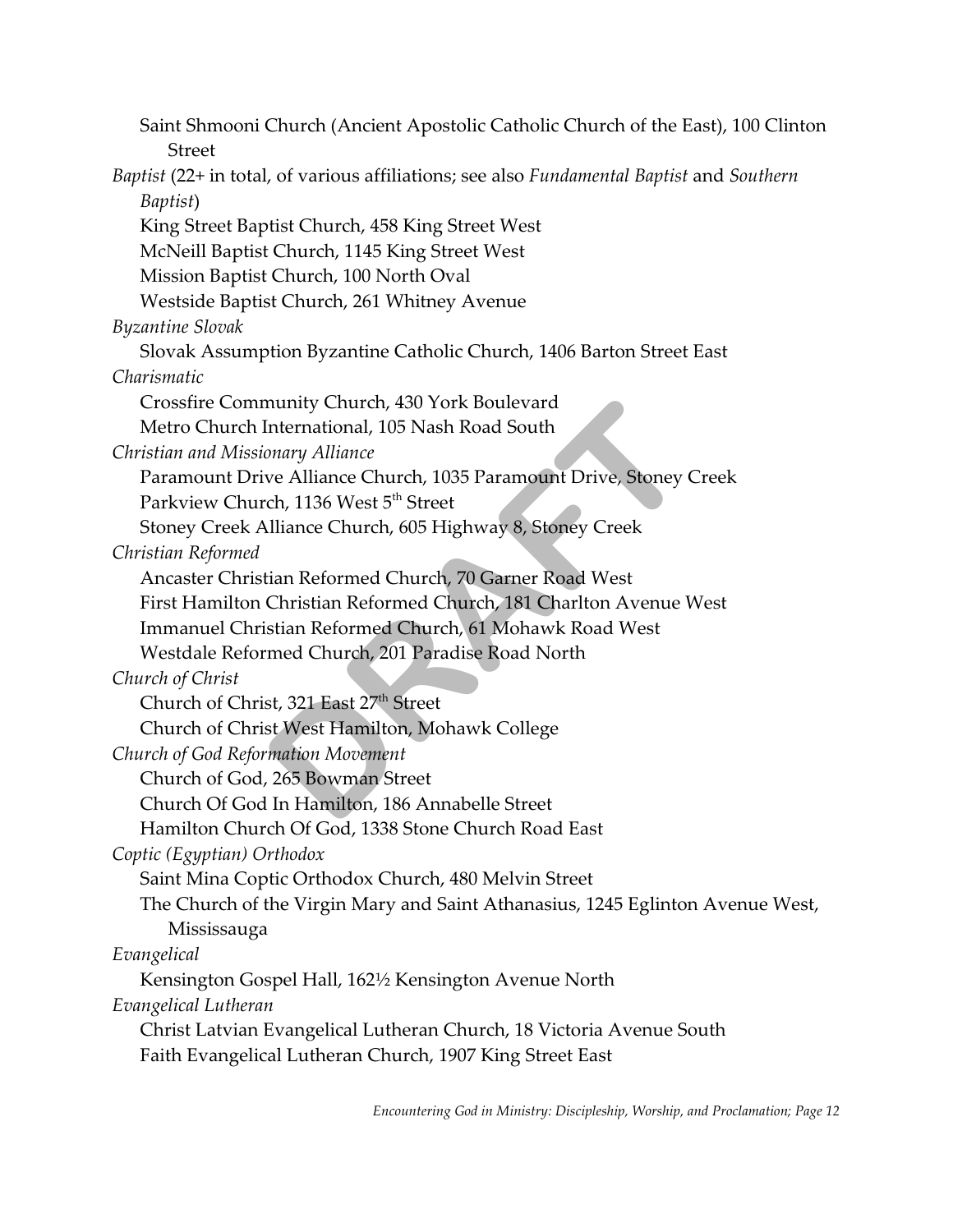Grace Evangelical Lutheran Church, 1107 Main Street West Pilgrim Evangelical Lutheran Church, 1054 Upper Sherman Avenue Redeemer Lutheran Church, 15 Wexford Avenue Saint John's Evangelical Lutheran Church of Hamilton, 104 Hughson Street North Transfiguration Lutheran Church, 232 Fennell Avenue East *Free Methodist* Buchanan Park Free Methodist Church, 122 Delmar Drive *Full Gospel* All Nations Full Gospel Church, 1205 Main Street East Free Believers in Christ Fellowship International, 389 Concession Street *Fundamental Baptist* New Testament Baptist Church, 21 Jameston Avenue *Greek Orthodox* Panagia Greek Orthodox Church of the Dormition of The Virgin Mary, 233 East  $15<sup>th</sup>$  Street Saint Demetrios Greek Orthodox Church, 22 Head Street *Holiness* The Apostolic Assembly of the Faith in Jesus Christ, 168 West Avenue North (services in Italian only) *Macedonian Orthodox* Saint Naum of Ohrid Macedonian Orthodox Church, 1150 Stone Church Road East *Mennonite* Hamilton Mennonite Church, 143 Lower Horning Road *Mennonite Brethren* Mountainview Mennonite Brethren Church, 380 Highway 8, Stoney Creek *Methodist Episcopal* Stewart Memorial Church (formerly Saint Paul's African Methodist Episcopal Church), 114 John Street North *Nazarene* First Church Of The Nazarene, 92 Ottawa Street North Mountain Church Of The Nazarene, 910 Upper Sherman Avenue *Orthodox Church in America* All Saints of North America Orthodox Church, 117 Queenston Road *Pentecostal Assemblies of Canada* Calvary Pentecostal Tabernacle, 139 Wilson Street West, Ancaster East Hamilton United Pentecostal Church, 887 King Street East Mount Albion Pentecostal Church, 1267 Paramount Drive, Stoney Creek Peoples Church Hamilton, 510 Mohawk Road West t Baptist Church, 21 Jameston Avenue<br>
Orthodox Church of the Dormition of The Virgin M<br>
s Greek Orthodox Church, 22 Head Street<br>
Assembly of the Faith in Jesus Christ, 168 West Aver<br>
Italian only)<br>
ox<br>
Ohrid Macedonian Ort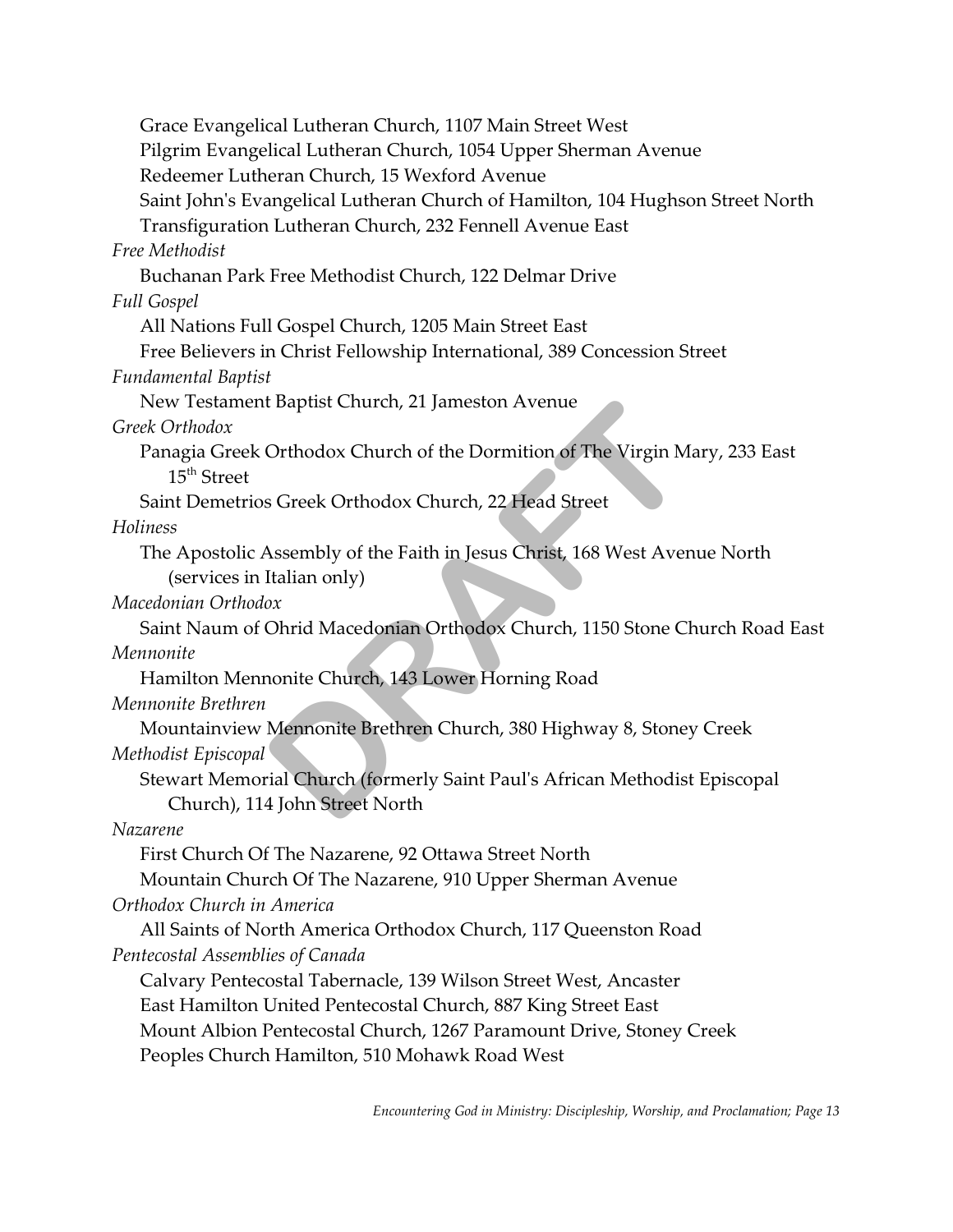| Victory International Church, 2799 Barton Street East<br>Woodvale Pentecostal Church, 1221 Wilson Street East |
|---------------------------------------------------------------------------------------------------------------|
| Polish National Catholic Church                                                                               |
| Holy Trinity Polish Church, 880 Barton Street East                                                            |
| <i>Presbyterian</i> (18 in total)                                                                             |
| St. Cuthbert's Presbyterian Church, 2 Bond Street North                                                       |
| Reformed Church in America                                                                                    |
| Westdale Reformed Church, 201 Paradise Road North                                                             |
| Reformed Church in Canada                                                                                     |
| Street Light Ministries, 82 Ferguson Avenue North                                                             |
| Reformed Episcopal                                                                                            |
| Saint George's Reformed Episcopal Church, 134 Emerson Street                                                  |
| Religious Society of Friends (Quaker)                                                                         |
| The Religious Society of Friends, 7 Butty Place                                                               |
| Roman Catholic (33 in total)                                                                                  |
| Canadian Martyrs Catholic Church, 38 Emerson Street                                                           |
| Cathedral of Christ the King, 714 King Street West                                                            |
| Romanian Orthodox                                                                                             |
| Romanian Orthodox Church of the Holy Resurrection, 20 Murray Street West                                      |
| Russian Orthodox                                                                                              |
| Holy Veil of Holy Mother Russian Orthodox Church Outside of Russia, 77 Sanford                                |
| Avenue South                                                                                                  |
| Our Lady of Glastonbury Orthodox Church, 390 Cannon Street East                                               |
| Salvation Army                                                                                                |
| The Freeway, 333 King Street East                                                                             |
| Laotian Corps, 573 Concession Street                                                                          |
| Meadowlands Corps, 187 Stone Church Road West                                                                 |
| Mountain Citadel, 835 Stone Church Road East                                                                  |
| Winterberry Heights, 300 Winterberry Drive                                                                    |
| Serbian Orthodox                                                                                              |
| Saint Nikola Serbian Eastern Orthodox Church, 1415 Barton Street East                                         |
| Saint Nicholas Serbian Orthodox Cathedral, 157 Nash Road South                                                |
| Slovenian Catholic                                                                                            |
| Saint Gregory the Great Slovenian Church, 125 Centennial Parkway North                                        |
| Southern Baptist                                                                                              |
| Ridgecrest Southern Baptist Church, 582 Barton Street East                                                    |
| Syriac Orthodox                                                                                               |
| Saint Mark Syriac Orthodox Church, 1202 Dunsmure Road                                                         |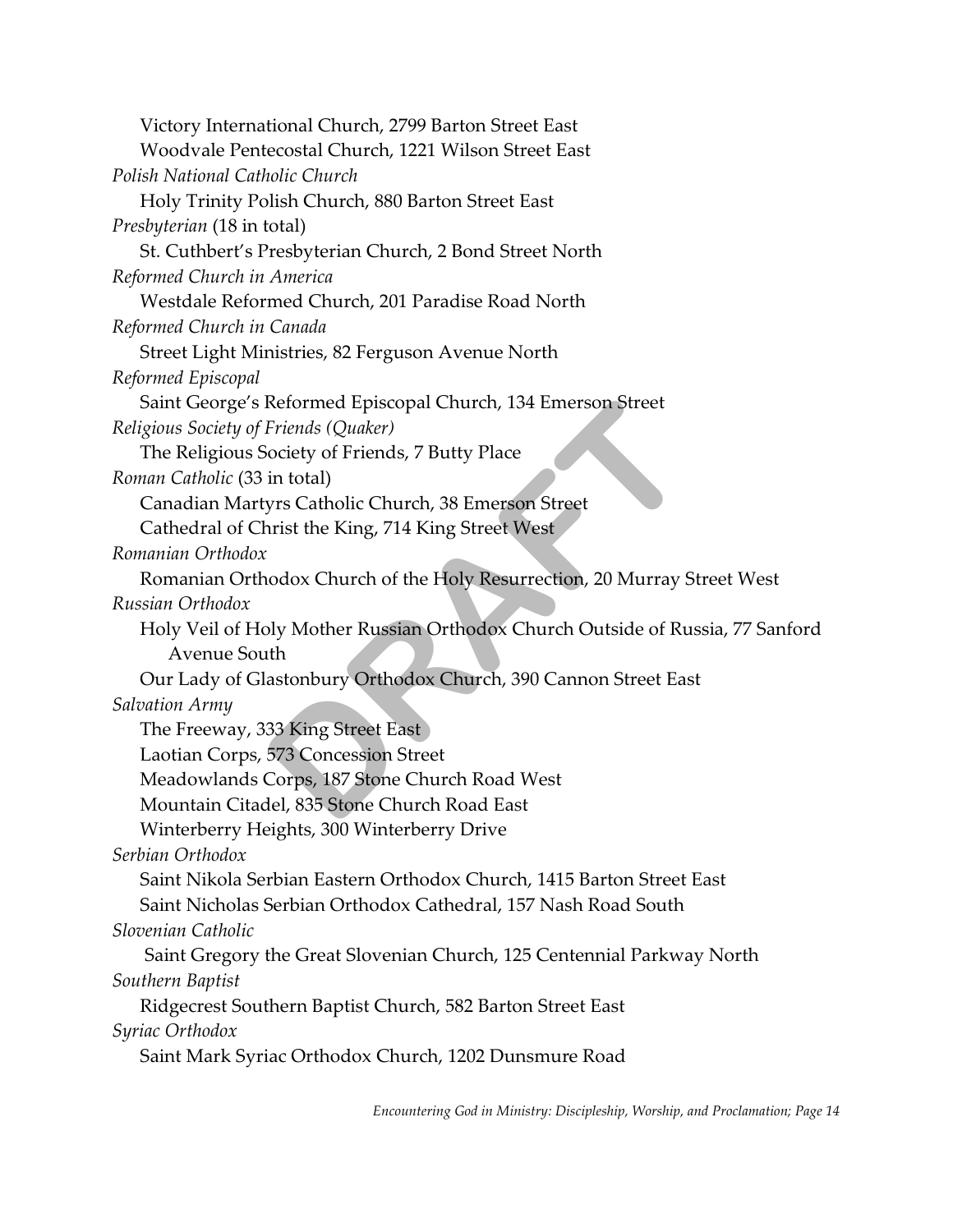*Ukrainian Catholic* Church of the Holy Spirit, 15 Saint Olga Street Church of the Resurrection, 821 Upper Wentworth Street Saint Nicholas Ukrainian Catholic Parish, 260 Melvin *Ukrainian Orthodox* Ukrainian Orthodox Church of Saint Vladimir, 855 Barton Street East *United Church of Canada* (32 in total) Binkley United Church, 1570 Main Street West Westdale United Church, 99 North Oval *United Reformed* Rehoboth United Reformed Church, 77 Glancaster Road, Ancaster *Unidentified/Non-Denominational/Other* Apostolic Holiness Church Of Jesus Christ, 42 Royal Avenue Church of God of Prophecy, 64 Wentworth Street North City Kidz, 177 Sherman Street North Dominion Christian Centre, 141 Park Street North Eagle Worldwide Ministries, 73 Emerald St North Eagle's Nest Fellowship, 1151 Garner Road West, Ancaster Evangelical Church Apostles and Prophets the Voice of Christ to the World, 87 – 605 Stone Church Road East Faith Church of Jesus Christ, 1855 Main Street East Forestview Church Without Walls, 165 King Street West Free Believers In Christ Fellowship International, 389 Concession Street Hamilton Christian Fellowship, 135 Strathcona Street North Hamilton Church of Christ, 126 Ottawa Street North Hamilton Deliverance Church of Jesus Christ, 606 Upper James Street Jesus Is Alive Community, 97 East 33<sup>rd</sup> Street Life Christian Church, 1205 Rymal Road East Living Hope Christian Assembly, 1045 Garth Street Living Water Ministries, 1475 Barton Street East Living Word Covenant Community Church, 159 Beach Boulevard The Lord's Ministry House, 1393 Main Street East enominational/Other<br>ress Church Of Jesus Christ, 42 Royal Avenue<br>of Prophecy, 64 Wentworth Street North<br>Sherman Street North<br>stian Centre, 141 Park Street North<br>de Ministries, 73 Emerald St North<br>Illowship, 1151 Garner Roa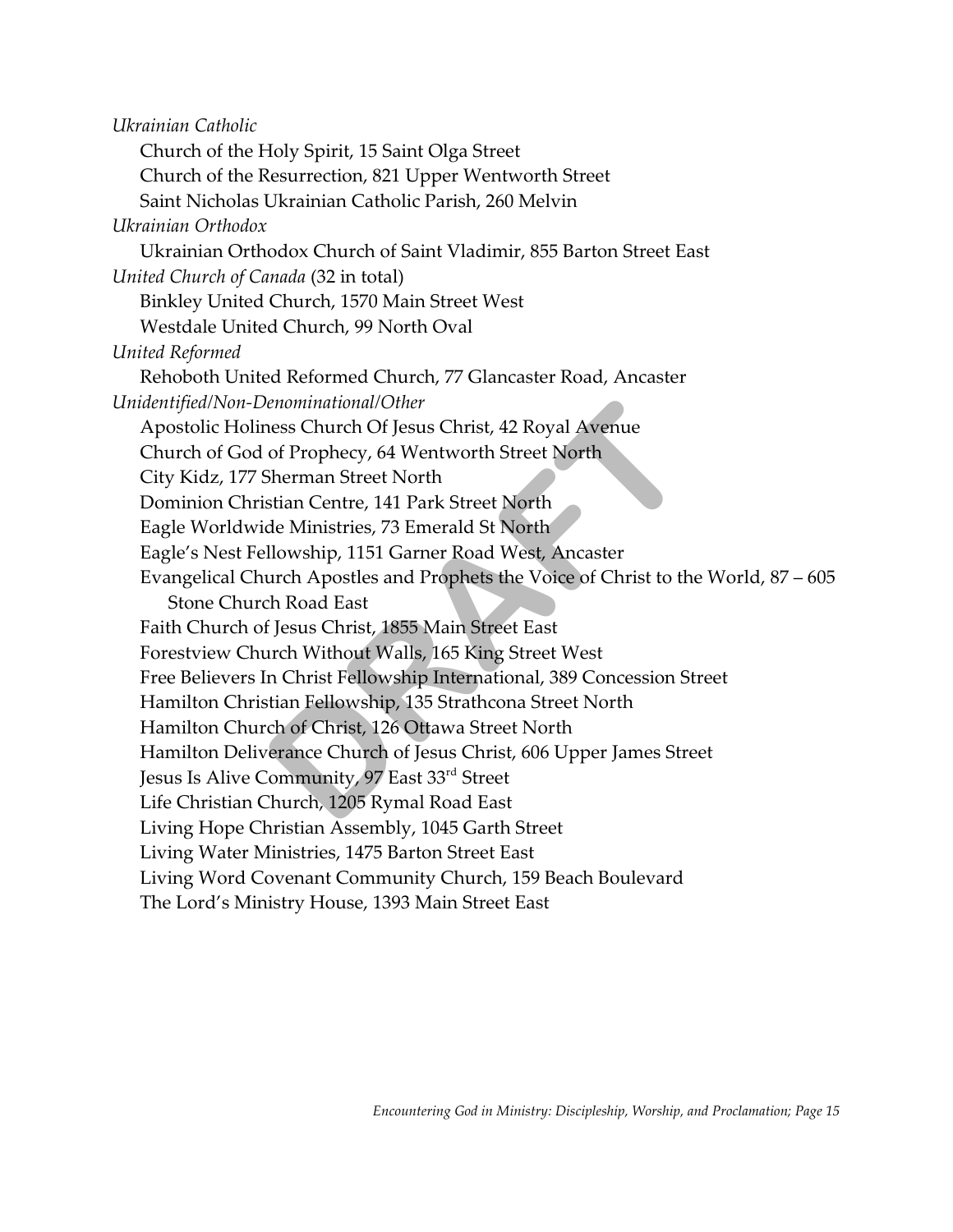| Date:                                                                                         |                                                                            |                |                                                         |                 | Start time: |                                                                                                         |    | End time: |    |  |
|-----------------------------------------------------------------------------------------------|----------------------------------------------------------------------------|----------------|---------------------------------------------------------|-----------------|-------------|---------------------------------------------------------------------------------------------------------|----|-----------|----|--|
| Preacher:                                                                                     |                                                                            |                |                                                         |                 | Evaluator:  |                                                                                                         |    |           |    |  |
| Theme, focus, or text:                                                                        |                                                                            |                |                                                         |                 |             |                                                                                                         |    |           |    |  |
| Thesis:                                                                                       |                                                                            |                | The main point this sermon makes is                     |                 |             |                                                                                                         |    |           |    |  |
|                                                                                               |                                                                            |                | Purpose: As a result of this sermon, the hearers should |                 |             |                                                                                                         |    |           |    |  |
|                                                                                               |                                                                            |                |                                                         |                 |             | Structure: What is the basic outline of this sermon? (List points on reverse side)                      |    |           |    |  |
|                                                                                               |                                                                            |                |                                                         |                 |             | Was the sermon clearly structured or developed (beginning, middle, end)? Easy to follow?                |    |           |    |  |
| 1                                                                                             | 2                                                                          | 3              | $4\degree$                                              | $\overline{5}$  | 6           |                                                                                                         | 8  | 9         | 10 |  |
|                                                                                               |                                                                            |                |                                                         |                 |             | Biblical exegesis/theological analysis: How clearly did the sermon explain the text/theme?              |    |           |    |  |
| 3                                                                                             | 6                                                                          | 9              | 12                                                      | 15 <sup>5</sup> | 18          | 21                                                                                                      | 24 | 27        | 30 |  |
|                                                                                               |                                                                            |                |                                                         |                 |             | Culture and Audience: How clearly did the sermon relate to contemporary culture/the immediate audience? |    |           |    |  |
| 3                                                                                             | 6                                                                          | $\mathbf{9}$   | 12                                                      | 15              | 18          | 21                                                                                                      | 24 | 27        | 30 |  |
|                                                                                               | The Speaker: How effectively did the speaker use voice and body movements? |                |                                                         |                 |             |                                                                                                         |    |           |    |  |
| 1                                                                                             | 2                                                                          | 3              | $\overline{4}$                                          | $\sqrt{5}$      | 6           | 7                                                                                                       | 8  | 9         | 10 |  |
| Communicative strategies: How effective were the illustrations in relation to the text/theme? |                                                                            |                |                                                         |                 |             |                                                                                                         |    |           |    |  |
| $\mathbf{1}$                                                                                  | 2                                                                          | $\mathfrak{Z}$ | $\overline{4}$                                          | $5\overline{)}$ | 6           | 7                                                                                                       | 8  | 9         | 10 |  |
| Summary: How effective was the sermon in accomplishing its intended purpose?                  |                                                                            |                |                                                         |                 |             |                                                                                                         |    |           |    |  |
| $\mathbf{1}$                                                                                  | $\overline{2}$                                                             | 3              | $\overline{4}$                                          | 5               | 6           | 7                                                                                                       | 8  | 9         | 10 |  |

Additional comments and observations: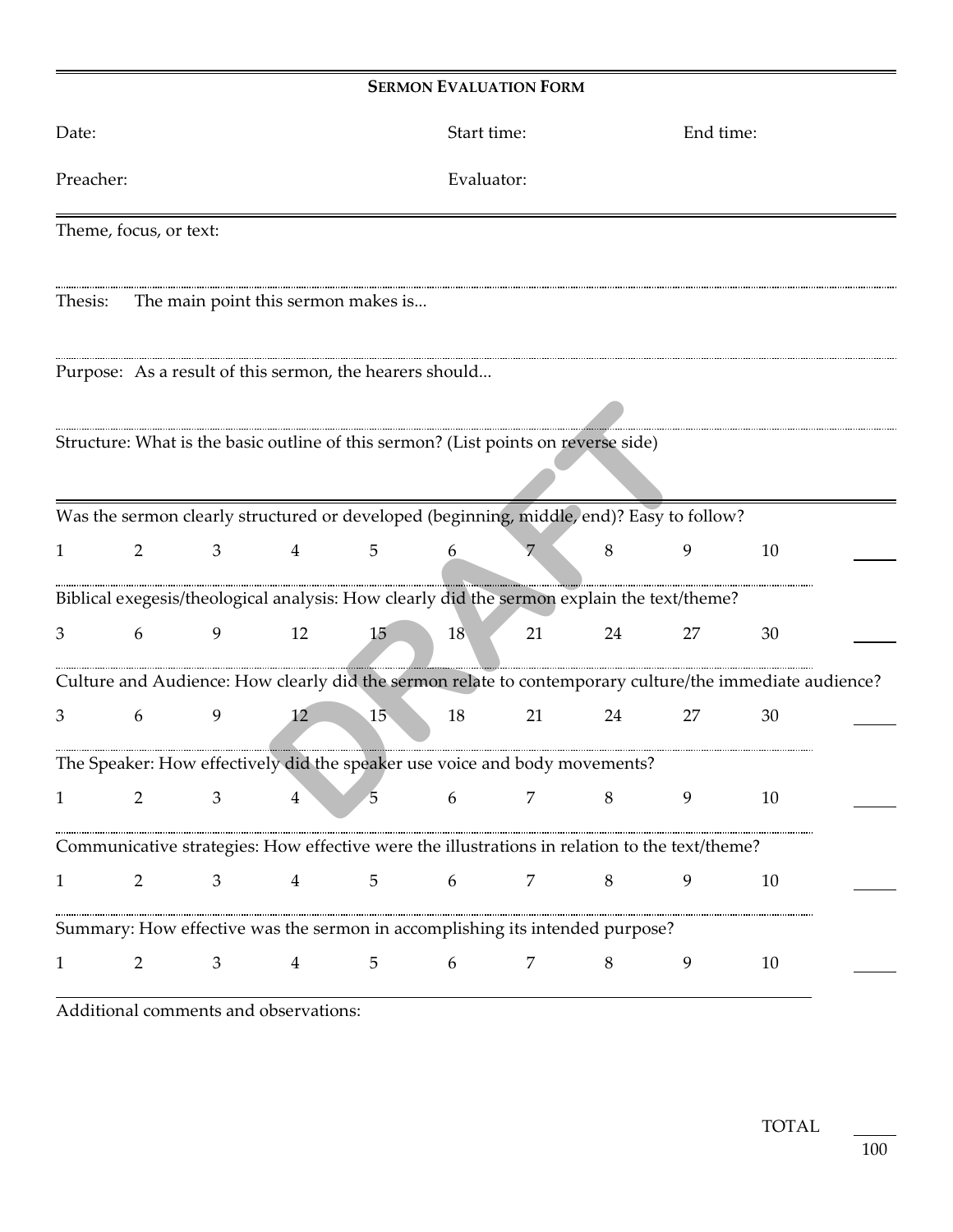### UNDERSTANDING YOURSELF, YOUR CULTURE, AND YOUR AUDIENCE: AN EXERCISE IN SOCIAL AND CULTURAL EXEGESIS  $\pm$

| Personal Information                                              | Institution or Context for Ministry                                                |  |  |  |
|-------------------------------------------------------------------|------------------------------------------------------------------------------------|--|--|--|
| Name:                                                             | Name:                                                                              |  |  |  |
| Your Current Age:                                                 | Age of Members of your Audience (by percentage):                                   |  |  |  |
|                                                                   | $0 - 15$<br>$\rightarrow$ %<br>$35 - 45$ $\_\_\_\_\$                               |  |  |  |
|                                                                   | $15 - 25$<br>$45 - 65$ %                                                           |  |  |  |
|                                                                   | $65+$ %<br>$25 - 35$<br>$\%$                                                       |  |  |  |
| Gender:                                                           | Gender of Audience/Community:                                                      |  |  |  |
|                                                                   |                                                                                    |  |  |  |
|                                                                   | Male %<br>Female ___%                                                              |  |  |  |
| Highest Degree received:                                          | <b>Educational Background:</b>                                                     |  |  |  |
|                                                                   | Secondary<br>Primary<br>$\frac{9}{6}$<br>$\frac{9}{6}$                             |  |  |  |
|                                                                   | $\%$<br>Post-Grad<br>Post-Secondary<br>$\%$                                        |  |  |  |
| Income Range of your Family of Origin:                            | Income Range:                                                                      |  |  |  |
| Under 20K<br>$60 - 80K$                                           | Under 20K<br>$60 - 80K$<br>$\frac{9}{6}$                                           |  |  |  |
| $20K - 40K$<br>$80 - 100K$                                        | $ \frac{\%}{\%}$<br>$20K - 40K$<br>$80 - 100K$                                     |  |  |  |
| Over 100K<br>$40K - 60K$                                          | $\%$<br>$\%$<br>Over 100K<br>$40K - 60K$                                           |  |  |  |
|                                                                   |                                                                                    |  |  |  |
| Which of the following designations would best describe you, your | What percentage of your audience/community would likely describe                   |  |  |  |
| family of origin, family friends, or neighbourhood?               | themselves, their occupations, or employment situations in the<br>following terms? |  |  |  |
| Administration<br>Educational<br>$\%$                             | <b>Small Business</b><br>Self-Employed<br>$-$ %                                    |  |  |  |
| Blue Collar/Labour<br>$\%$<br>Management                          | $^{0}_{0}$<br>Service Industries<br>Unemployed                                     |  |  |  |
| $\%$<br>$\frac{0}{0}$<br>Clerical<br>Military                     | Skilled Trades<br>$\frac{0}{0}$<br>(any of the above)                              |  |  |  |
| $\%$<br>$\frac{0}{0}$<br>Professional<br>Domestic                 |                                                                                    |  |  |  |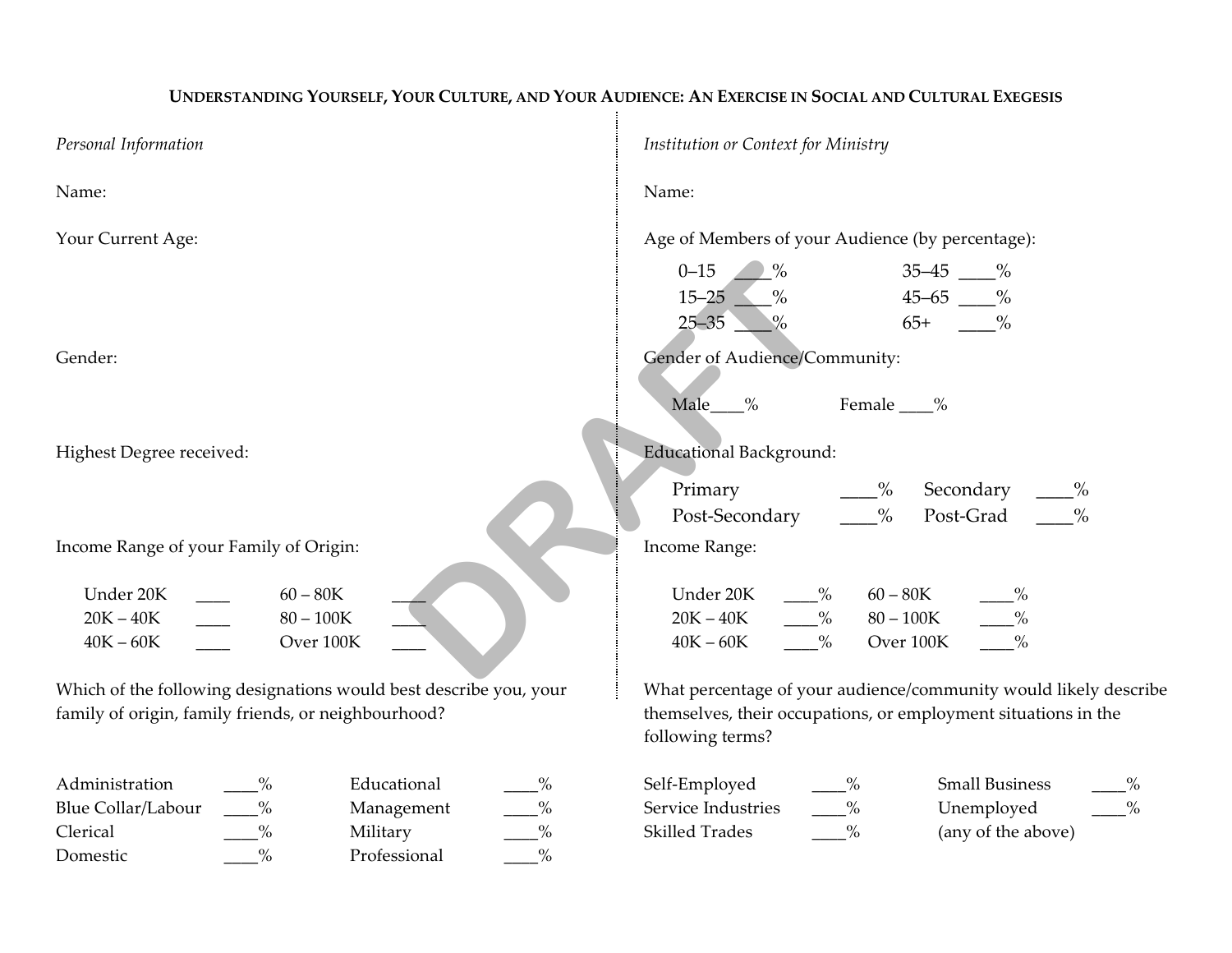In what church or setting were you converted, or did you spend Type of Institution/Community (Church, Hospital, Prison, etc.): the longest period of time between the ages of 5 and 25?

Which of the following terms would you use to describe yourself Which of the following terms might significant numbers of your and your faith journey? audience use to describe themselves and their faith journey?

Agnostic Anglo-Catholic Atheist Back-sliding Bible-believing Born-again

Catholic Charismatic Conservative Creationist Eco-Theological Evangelical

Feminist Fundamentalist Liberal Liberationist Liturgical Messianic

Name three significant personal or social factors that keep you What, in your opinion, are the three most significant reasons interested in reading the Bible and/or seeking to understand God: why people in your congregation/community gather together?

Name three reasons why, despite its difficulty, you want to undertake Identify three ways in which Christian adherence makes a Christian ministry: difference in the lives of members of your community:

New Age Non-Christian Non-conformist Non-denominational Observant **Orthodox** andience use to describe<br>
Feminist<br>
Fundamentalist<br>
Liberal<br>
Liberal<br>
Liberal<br>
Liberal<br>
Liberal<br>
Mon-Conformist<br>
Re<br>
Liberationist<br>
Liberationist<br>
Mon-denominational<br>
Re<br>
Liturgical<br>
Observant<br>
Re<br>
Messianic<br>
Orthodox<br>
Re<br>

Radical Reformed Renewed Restorationist Revisionist Revivalist

Sacramentalist Spiritualist Traditionalist 12-Step Adherent Womanist **Other** 

If Jesus were to grant you a personal audience this evening, what If Jesus were to attend the next gathering of your church or place of three questions would you ask him? ministry, what three questions might its members most want to ask?